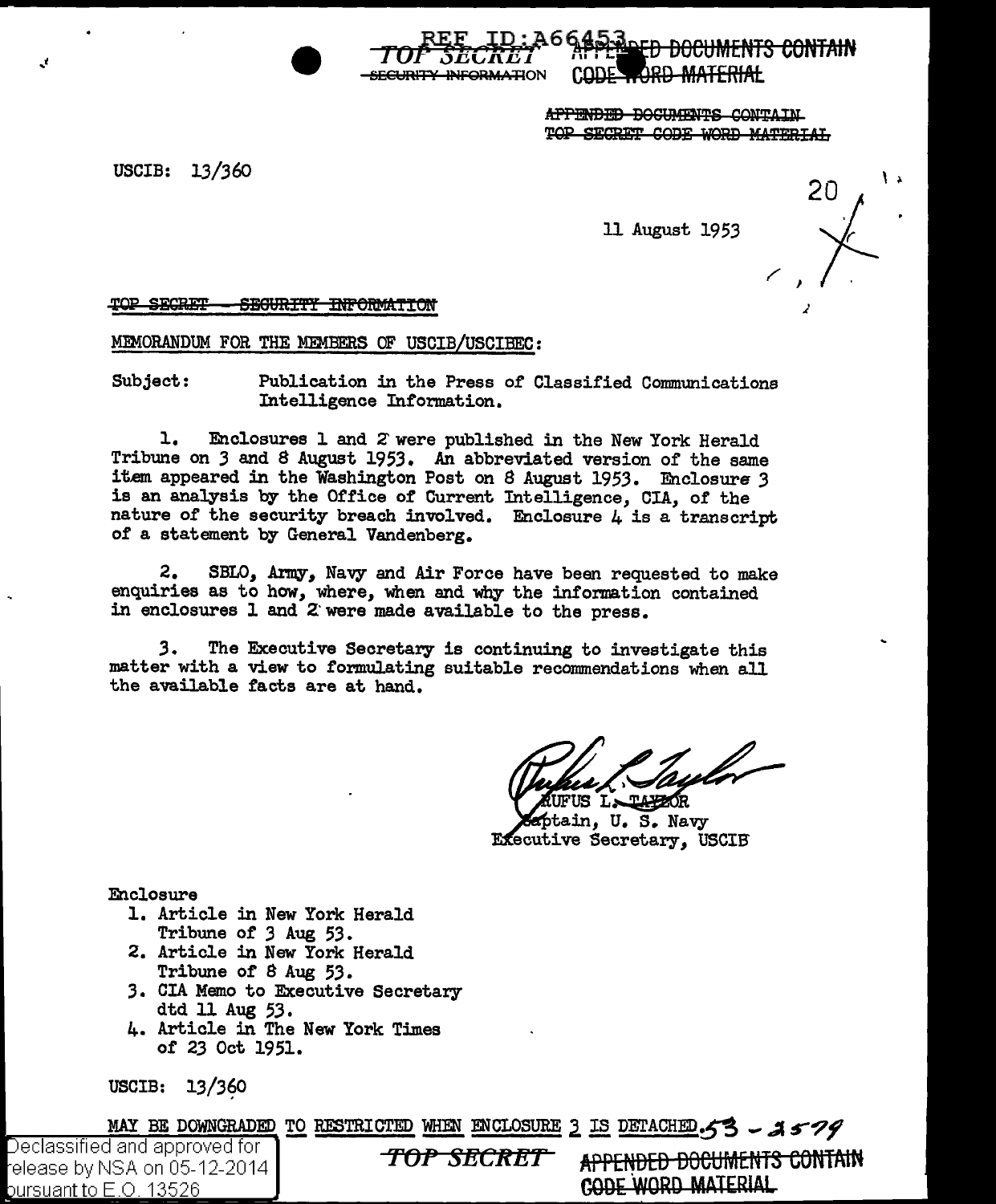REF ID:A66453



**RESTRICTED Security Information** 

Marguerite Higgins New York Herald Tribune *3* August 1953

RUSSIA SENDING PEKING LONG RANGE BOMBERS

This is the first of a series of articles by Marguerite Higgins on recent developments inside Commuist China

By Marguerite Higgins

HONG KONG, 2 Aug.

The Soviet Union, it can now be revealed, has transferred to Communist China, the first shipment of long range strategic bombers. Twelve are now operational from a Red airfield 40 miles southeast of Peking. Until now the Chinese Red Air Force consisted of Russianbuilt MIG Jet fighters and medium bombers.

 $\lambda$ 

 $\pmb{\cdot}$ 

Enclosure 1 with USCIB 13/360 dtd 11 Aug 53.

**RESTRICTED**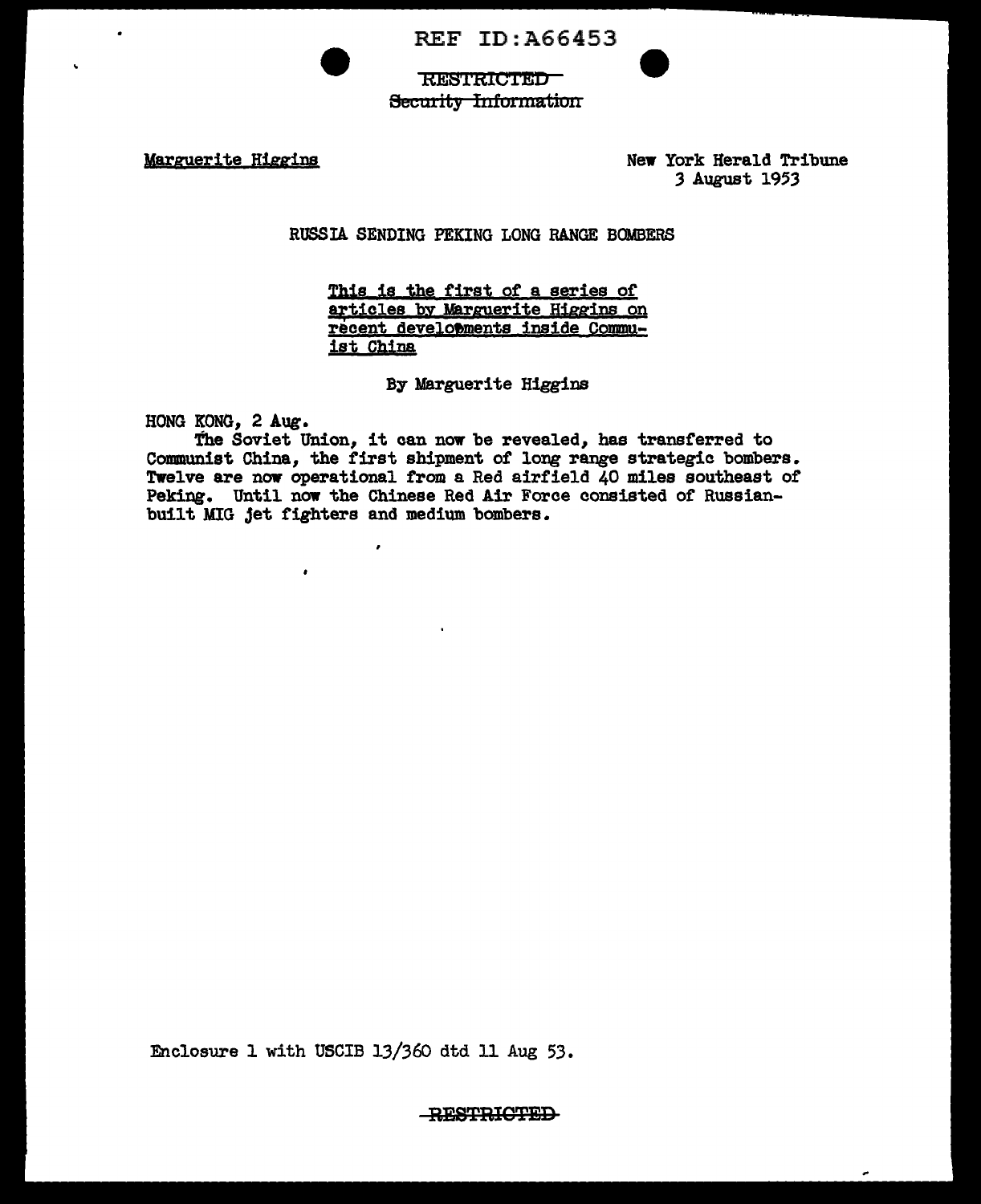REF ID: A66453-

R~B'FRICTEI) Security Information

Miss Higgins Discloses New York Herald Tribune 8 August 1953

RUSSIA TO KEEP SENDING RED CHINA MILITARY AID

This is the last of a series of articles by Marguerite Higgins on recent developments inside Communist China

By Marguerite Higgins

HONG KONG, Aug. 7.--

The Soviet Union, which intervened in Korea far more directly than the American public yet realizes, is scheduled to continue a steady flow of military and technical assistance to Communist China in spite of the Korean truce, according to information reaching Western intelligence sources.

## Badio Points to Soviets

For reasons that have ultimately served only to help the Russians to cover up their aggressive actions, the United Nations has thus far conf'ined itself to a passing reference, about a year ago, to the tact that "Russian-speaking" individuals were manning MIG-15 Jet fighters in North Korea.

Actually, radio intercepts or pilot-to-ground conversations in the Yalu River area--exchanges which are easily monitored and recorded--established as early as January, 1951, that Soviet personnel were actively engaged in the Communist air effort.

Other intelligence sources have subsequently contirmed the tact through other channels. Since Russian dialects and accents vary considerably, there even exists a catalogue indicating what parts or the Soviet Union various MIG pilots hailed from.

Soviet citizens also served in Korea as tank drivers and artillery officers and in anti-aircraft battalions. The vast majority or the Communist ground troops in Korea, were, or course, or Oriental extraction, but it is noteworthy that some were persons born and educated in Soviet territory.

# Soviet "Foreign Legion"

It Japan, as an ally or the United States should become involved in a war and if the United States were to send American soldiers or Japanese extraction--such as the Nisei troops or World War II--to

## RESTRICTED

Enclosure 2 with USCIB 13/360 dtd 11 Aug *53.*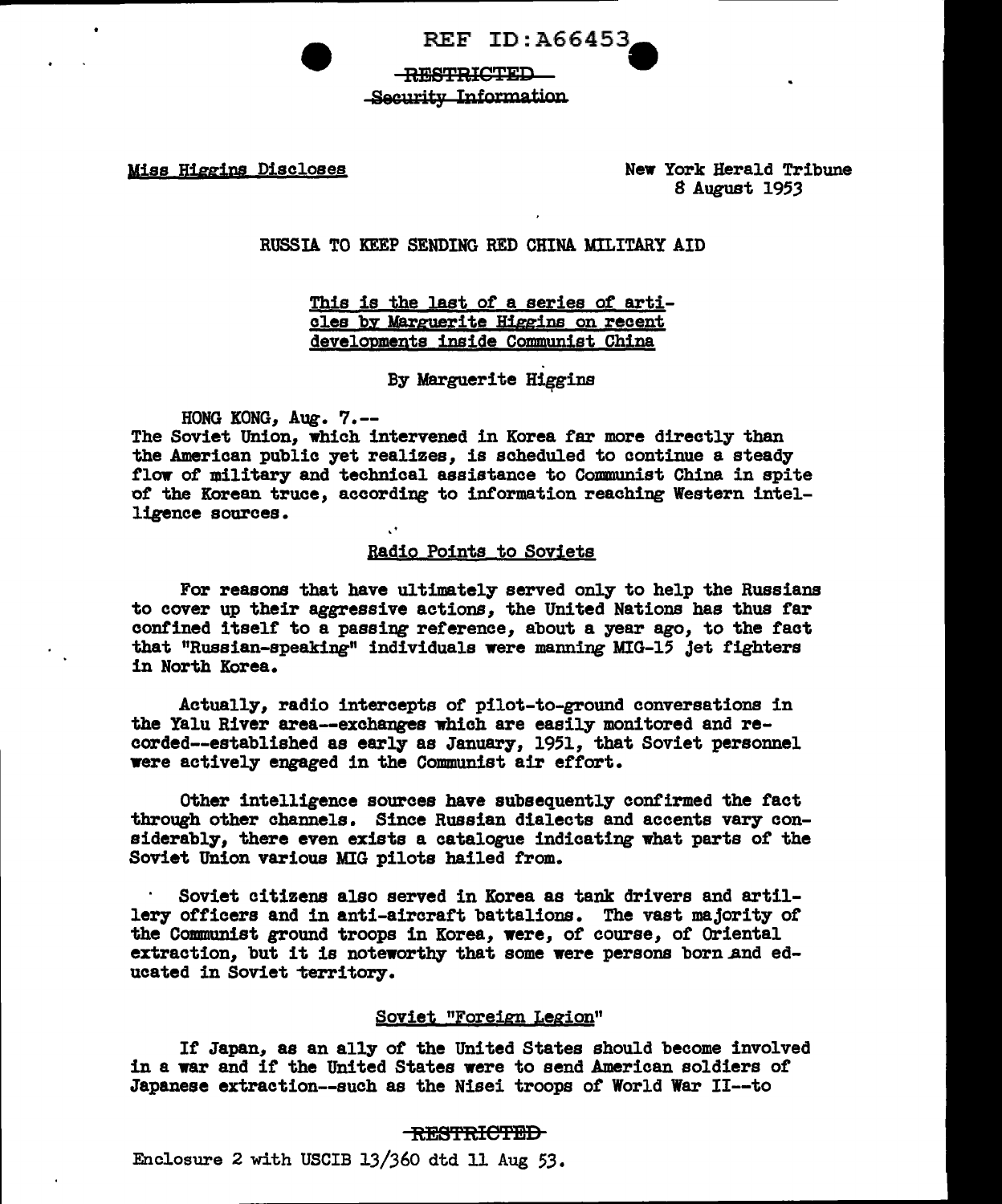REF ID:A66453<br>TRICTED<br>Information Security Information RESTRICTED

fight in that war under the Japanese flag, then it would be following the Soviet pattern of sending Soviet citizens of Korean or Manchurian extraction to fight against the United Nations.

Actually, the Soviet Union keeps trained on Soviet soil a kind of Foreign Legion of various nationalities, including forcibly retained German, Yugoslav and Japanese prisoners taken in World War II.

They are shock troops which the Russians can send to any place where it suits them to pretend that a given conflict is a civil war. The German troops, for example, would come in handy if the Russians should decide to initiate a Korea-type civil war between East and West Germany.

# Supply Pattern Traced

In spite of "the tact that the Chinese Communist press has been talking since spring about the imminence of a truce in Korea, there has been no drop in the tempo of the Soviet supply build-up by rail ·or by sea, although it currently is less, or course, than in the emergency build-up phase in 1950 and 1951 when the Chinese and North Korean air torcea were being created.

•

As indicated by types of equipment and the categories of Russian training missions appearing in key areas of mainland China, the present pattern of Sino-Soviet supply seems to involve a conscious effort to round out Communist China's military capabilities--which in the air, for instance, has been limited to fighter forces--and to give greater striking power and versatility with use of the equipment the Chinese Reds already have.

It appears that the Chinese Communist jet and other fighter planes and medium bombers are destined to remain fairly static numerically, with the Russians providing replacements and spare parts.

The existing Red Chinese air force will be given a new potential by activation of an additional complex *of* airfields in South and Southwest China. The MIG forces in the base complex south of Shanghai, as at Ningpo and Hangkow, have been reinforced. Between Shanghai and Canton there now are about 250 MIG's, at a minimum.

The Chinese Communists have activated recently an important group or airfields in the southwest, near French Indo-China.

Communist China's air progress has been significantly aided by the recent transfer to a base south of Peking of a force of strategic bombers

- 2 -

### RESTRICTED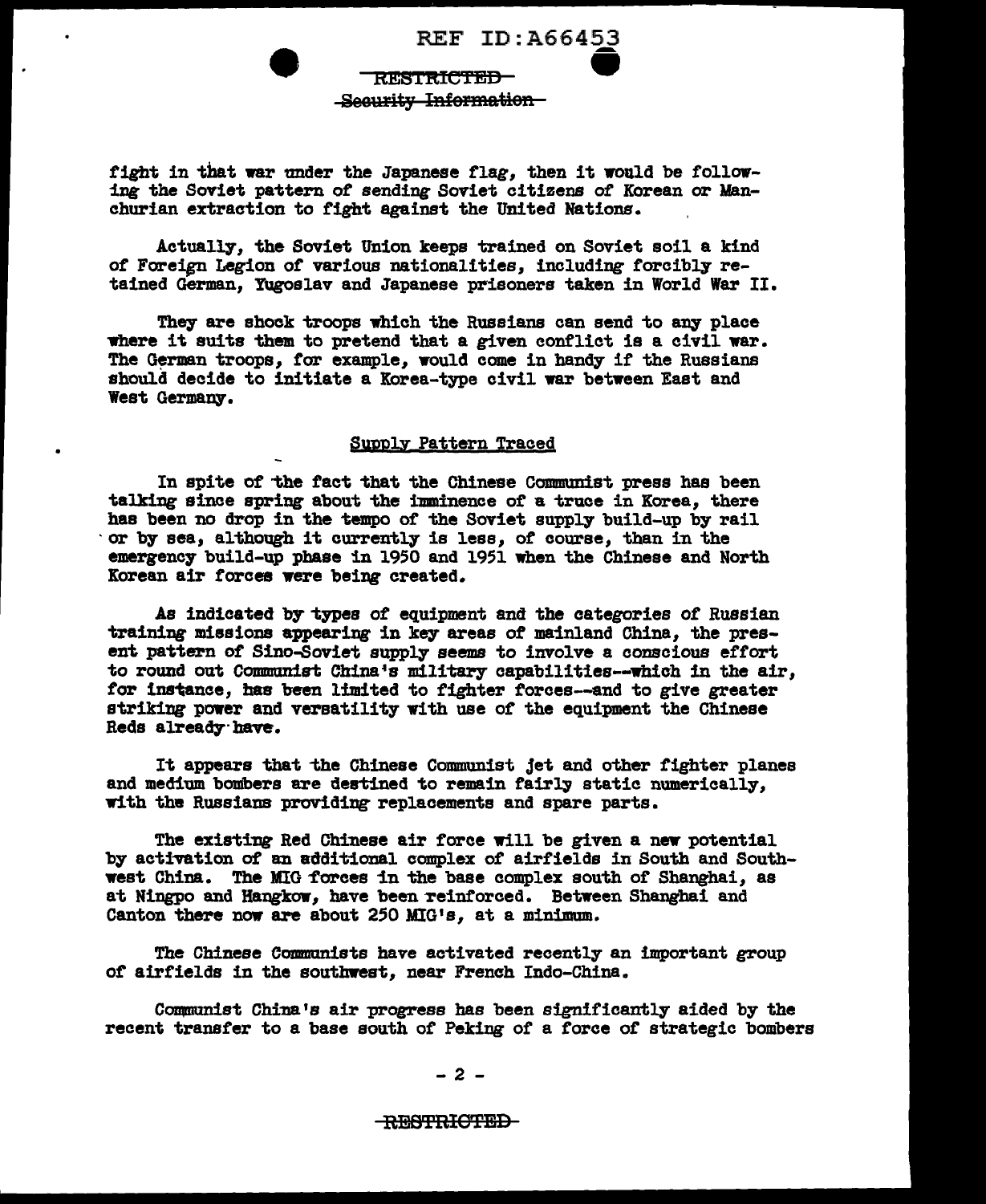REF ID: A66453

# **RESTRICTED** Security Information

--the Soviet version of the American B-29 Superfortress. Presence in central China of Soviet-style jet bombers also has been reported but so far as is at present known none of the latest Soviet jet bombers has been permanently transferred to the Chinese government.

New attention is being given to the Chinese Communist navy and the Russians have been taking an increasing number of Chinese candidates into their naval training centers at Port Arthur and Dairen.

It has been reported persistently that a dozen Soviet submarines have been turned over to Red China. but Western intelligence is not yet prepared to accept this report without reservations, for one reason because it is a far more complicated job to train a submarine team than to train individual MIG pilots.

# Probably in the Cards.

However, there is no reason to doubt that such a move is in the cards, as it is known that Chinese are being trained as submariners and that a number of Chinese ports, including Tsingtao, are capable now of handling submarine traffic.

It has been established that the Russians have in the Far East alone seven times as many submarines as were manned by Adolf Hitler's Germany when the Nazis were launching deadly undersea attacks in World War II.

## <del>RESTRICTED</del>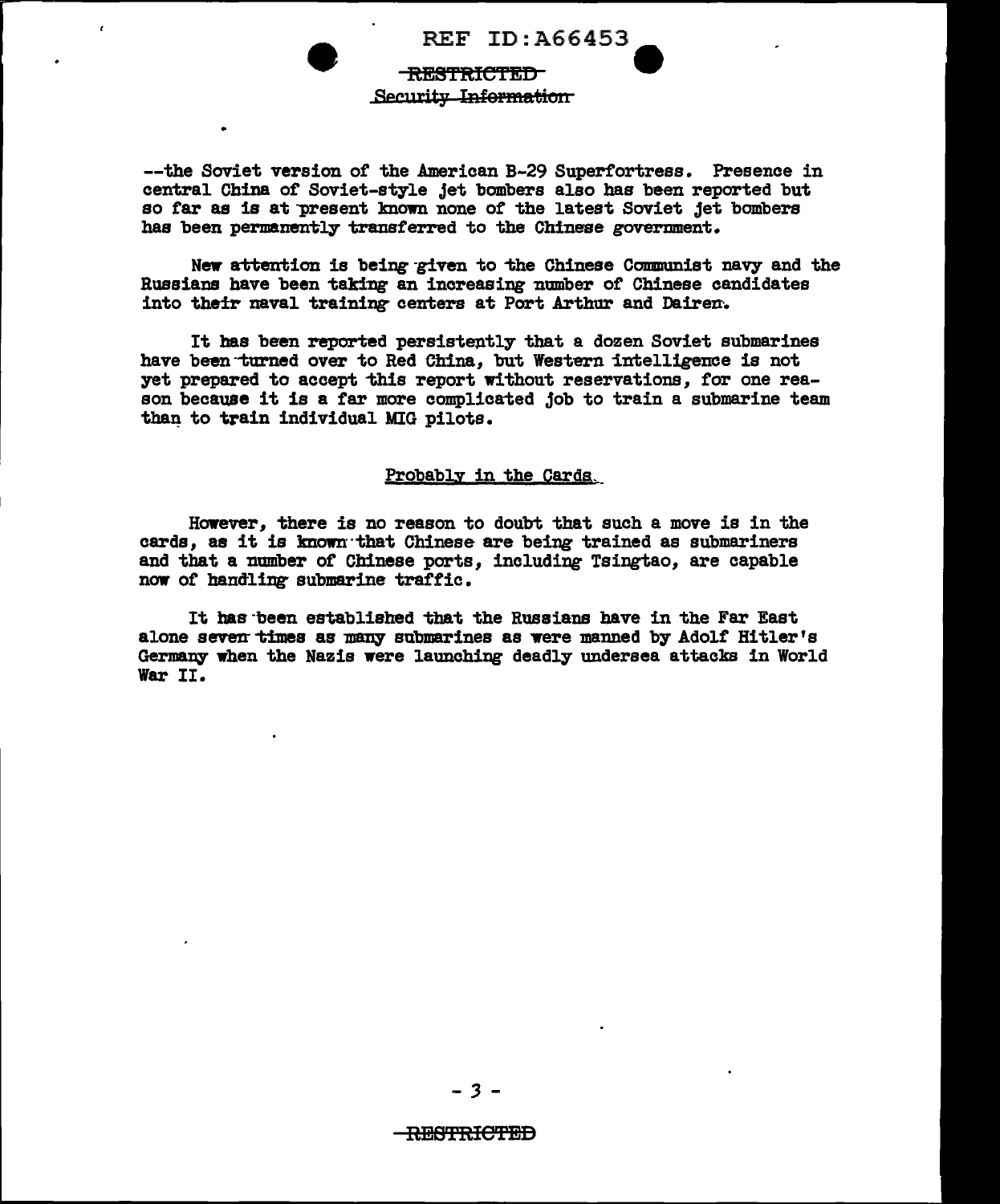| SECURITY INFORMATION                                                                                                                       |
|--------------------------------------------------------------------------------------------------------------------------------------------|
| LO 3.3(h)(2)<br>配 86-36/50 USC 3605<br>SEGURITY INFORMATIO<br>r <del>op Secret Canoe</del>                                                 |
| 11 August 1953                                                                                                                             |
| MEMORANDUM TO: Captain Rufus L. Taylor<br><b>Executive Secretary, USCIB</b>                                                                |
| : OCI Comment on Marguerite Higgins' Articles of<br><b>SUBJECT:</b><br>3 and 8 August                                                      |
| 1. Miss Higgins' information on the Chinese TU-4's                                                                                         |
| US information on these aircraft is                                                                                                        |
| Although the US has down-                                                                                                                  |
| graded the classification to secret following the reported sighting                                                                        |
|                                                                                                                                            |
| OCI does not know of any instance in which the statement<br>2.                                                                             |
|                                                                                                                                            |
| the basis of information contained in these messages US intelligence                                                                       |
| has concluded that for many months I                                                                                                       |
| 3.<br>So far as is known, no US agency in Washington has cata-<br>logued dialects spoken by Russian MIG-15 pilots in action over<br>Korea. |

Enclosure 3 with USCIB 13/360 dtd 11 Aug 53.

 $\frac{1}{2}$ 

 $\bullet$ 

TOP SECRET CANOE